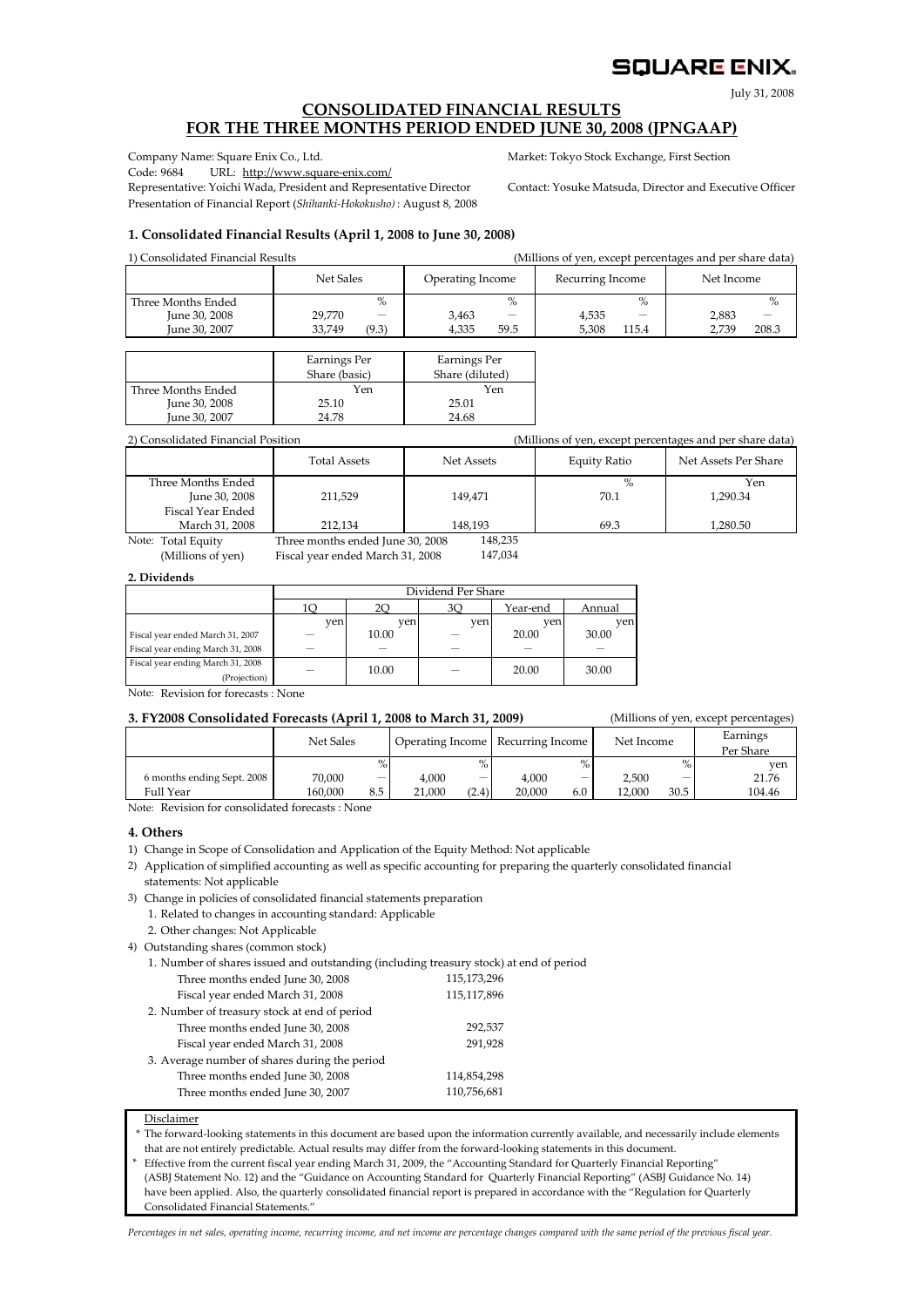|                                 |                     | (Millions of yen)    |
|---------------------------------|---------------------|----------------------|
|                                 | As of June 30, 2008 | As of March 31, 2007 |
| Assets                          |                     |                      |
| <b>Current</b> assets           |                     |                      |
| Cash and deposits               | 76,182              | 111,515              |
| Notes and accounts receivable   | 14,859              | 17,738               |
| Short-term securities           | 36,000              |                      |
| Merchandises                    | 758                 | 723                  |
| Finished goods                  | 2,408               | 1,905                |
| Raw materials                   | 894                 | 878                  |
| Work in progress                | 1,267               | 639                  |
| Supplies                        | 51                  | 120                  |
| Content production account      | 16,841              | 14,793               |
| Other current assets            | 7,608               | 7,800                |
| Allowance for doubtful accounts | (212)               | (385)                |
| Total current assets            | 156,660             | 155,730              |
| Non-current assets              |                     |                      |
| Property and equipment          | 18,810              | 19,939               |
| Intangible assets               |                     |                      |
| Goodwill                        | 18,608              | 18,883               |
| Other                           | 1,081               | 1,140                |
| Total intangible assets         | 19,689              | 20,024               |
| Investments and other assets    | 16,369              | 16,440               |
| Total non-current assets        | 54,869              | 56,404               |
| Total assets                    | 211,529             | 212,134              |

# **Consolidated Balance Sheet for the Three Months Ended June 30, 2008**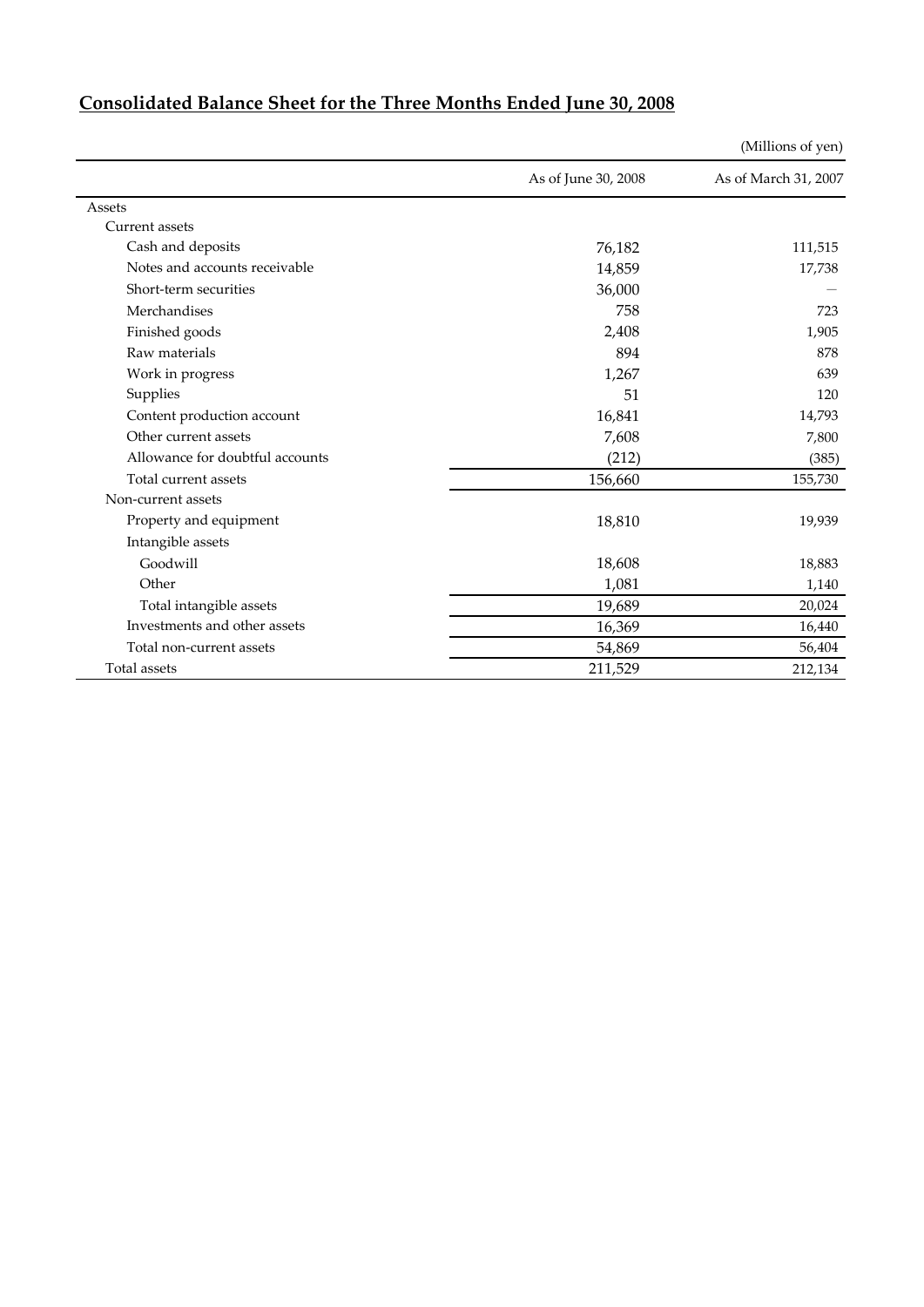|                                                 |                     | (Millions of yen)    |
|-------------------------------------------------|---------------------|----------------------|
|                                                 | As of June 30, 2008 | As of March 31, 2007 |
| Liabilities                                     |                     |                      |
| Current liabilities                             |                     |                      |
| Notes and accounts payable                      | 10,743              | 10,704               |
| Short-term loans                                | 26                  | 26                   |
| Accrued income taxes                            | 438                 | 763                  |
| Reserve for bonuses                             | 764                 | 1,802                |
| Allowance for sales returns                     | 1,155               | 1,135                |
| Allowance for game arcade closings              | 213                 | 226                  |
| Other                                           | 7,857               | 8,423                |
| Total current liabilities                       | 21,199              | 23,082               |
| Non-current liabilities                         |                     |                      |
| Corporate bond                                  | 37,000              | 37,000               |
| Allowances for retirement benefits              | 1,537               | 1,528                |
| Allowances for directors' retirement benefits   | 224                 | 215                  |
| Allowance for game arcade closings              | 777                 | 796                  |
| Other                                           | 1,318               | 1,318                |
| Total non-current liabilities                   | 40,858              | 40,858               |
| <b>Total liabilities</b>                        | 62,058              | 63,940               |
| Net assets                                      |                     |                      |
| Shareholders' equity                            |                     |                      |
| Common stock                                    | 14,990              | 14,928               |
| Capital surplus reserve                         | 44,231              | 44,169               |
| Retained earnings                               | 90,904              | 90,295               |
| Treasury stock                                  | (843)               | (841)                |
| Total shareholders' equity                      | 149,284             | 148,552              |
| Valuation and translation adjustment            |                     |                      |
| Unrealized gain on revaluation of other         |                     |                      |
| investment securities                           | (11)                | (12)                 |
| Foreign currency translation adjustment         | (1,036)             | (1,504)              |
| Total valuation and translation adjustment      | (1,048)             | (1,517)              |
| Stock acquisition rights                        | 152                 | 81                   |
| Minority interests in consolidated subsidiaries | 1,083               | 1,077                |
| Total net assets                                | 149,471             | 148,193              |
| Total liabilities and net assets                | 211,529             | 212,134              |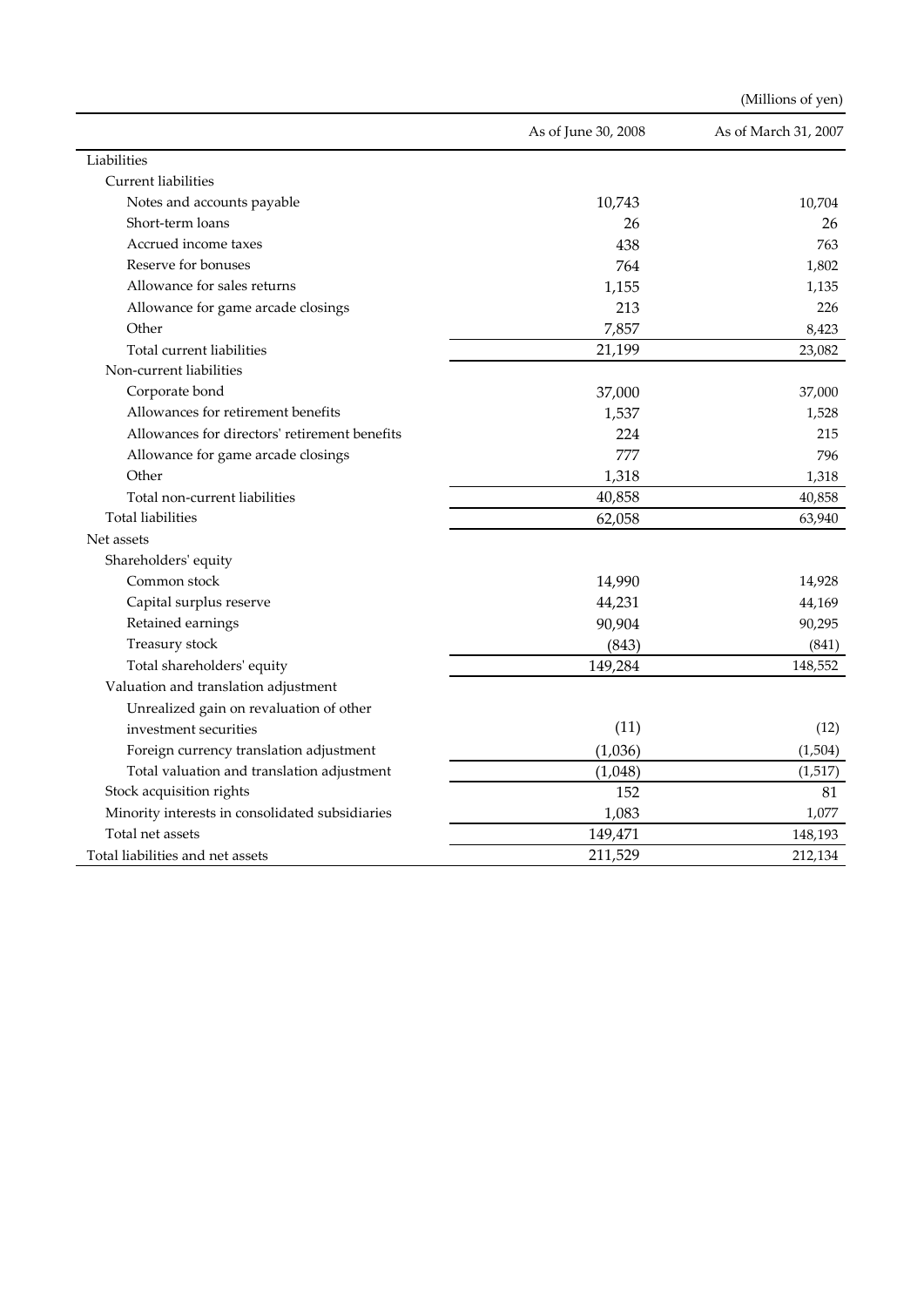|                                                                    | (Millions of yen)  |
|--------------------------------------------------------------------|--------------------|
|                                                                    | Three months ended |
|                                                                    | June 30, 2008      |
| Net sales                                                          | 29,770             |
| Cost of sales                                                      | 16,401             |
| Gross profit                                                       | 13,368             |
| Reversal of allowance for sales returns                            | 1,135              |
| Provision for allowance for sales returns                          | 1,155              |
| Net gross profit                                                   | 13,348             |
| Selling, general and administrative expenses                       | 9,885              |
| Operating income                                                   | 3,463              |
| Non-operating income                                               |                    |
| Interest income                                                    | 112                |
| Dividends received                                                 | 1                  |
| Foreign exchange gain                                              | 917                |
| Miscellaneous income                                               | 57                 |
| Total non-operating income                                         | 1,089              |
| Non-operating expenses                                             |                    |
| Interest expenses                                                  | $\theta$           |
| Investment loss on equity method                                   | 12                 |
| Miscellaneous loss                                                 | 5                  |
| Total non-operating expenses                                       | 17                 |
| Recurring income                                                   | 4,535              |
| Extraordinary gain                                                 |                    |
| Reversal of allowance for doubtful account                         | 158                |
| Other                                                              | $\boldsymbol{0}$   |
| Total extrordinary gain                                            | 158                |
| Extraordinary loss                                                 |                    |
| Loss on disposal of property and equipment                         | 43                 |
| Loss on sale of investment securities                              | 20                 |
| Other                                                              | 9                  |
| Total extrordinary loss                                            | 72                 |
| Income before income taxes and distribution of loss in partnership |                    |
| (tokumei-kumiai)                                                   | 4,621              |
| Distribution of loss in partnership (tokumei-kumiai)               | (15)               |
| Income before income taxes                                         | 4,636              |
| Corporate, resident and enterprise taxes                           | 480                |
| Deferred income taxes                                              | 1,271              |
| Total income taxes                                                 | 1,751              |
| Minority interest in consolidated subsidiaries                     | $\mathbf{1}$       |
| Net income                                                         | 2,883              |
|                                                                    |                    |

# **Consolidated Statements of Income for Three Months Ended June 30, 2008**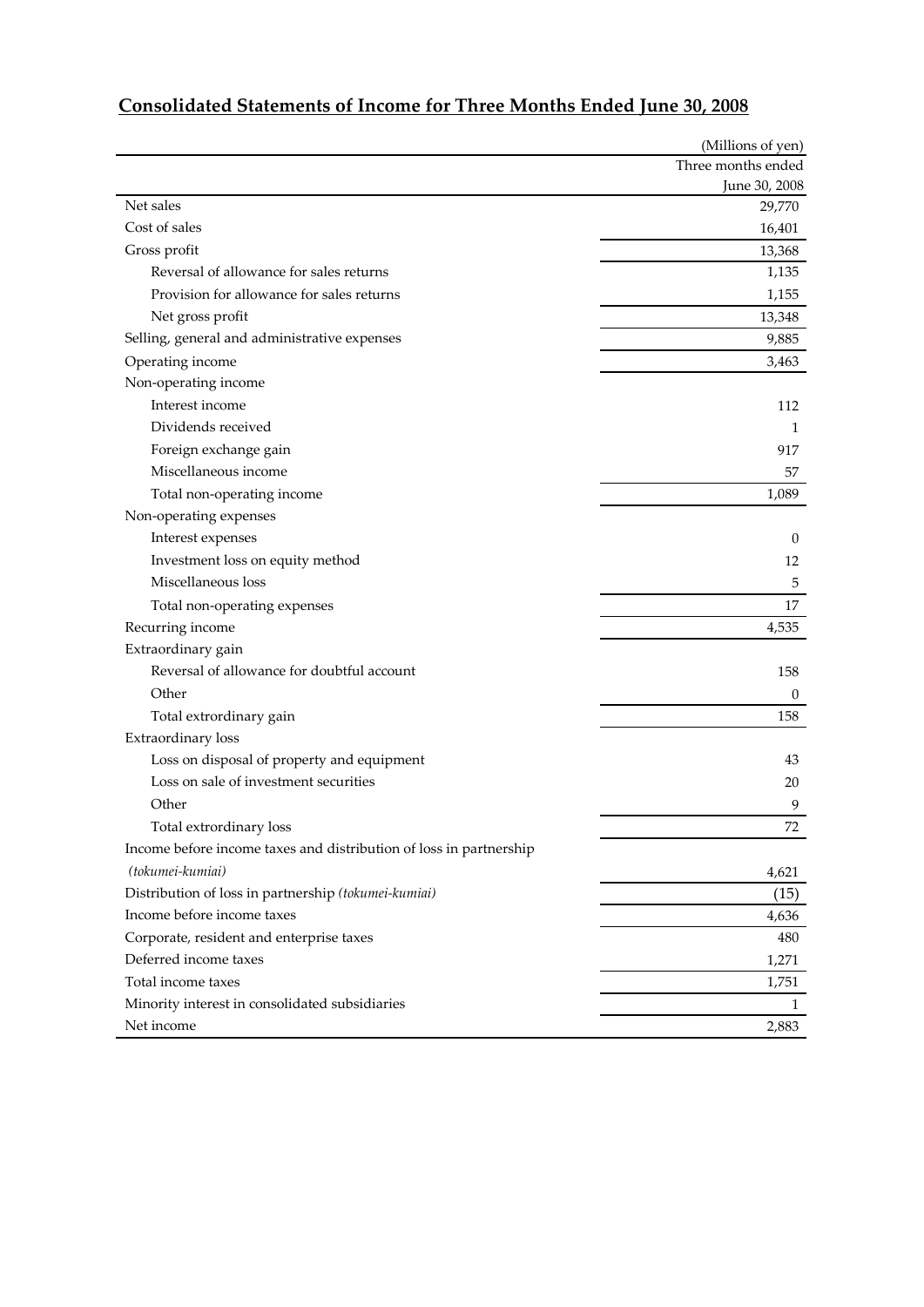|                                                              | (Millions of yen)  |
|--------------------------------------------------------------|--------------------|
|                                                              | Three months ended |
|                                                              | June 30, 2008      |
| Cash flows from operating activities                         |                    |
| Income before income taxes                                   | 4,636              |
| Depreciation and amortization                                | 1,588              |
| Amorization of gooldwill                                     | 273                |
| (Decrease) in allowance for doubtful accounts                | (231)              |
| (Decrease) in reserve for bonuses                            | (1,037)            |
| Increase in allowance for sales returns                      | 55                 |
| Increase in allowance for retirement benefits                | 9                  |
| Increase in allowance for directors' retirement benefits     | 9                  |
| (Ddecrease) in allowance for game arcade closings            | (27)               |
| Interest and dividends received                              | (114)              |
| Interest expenses                                            | 0                  |
| Foreign exchange (gain)                                      | (857)              |
| Investmennt loss on equity method                            | 12                 |
| Decrease in accounts receivable                              | 2,926              |
| (Increase) in inventories                                    | (2,926)            |
| Increase in purchase liabilities                             | 238                |
| Other                                                        | (1, 446)           |
| Subotal                                                      | 3,107              |
| Interest and dividends received                              | 116                |
| Interest paid                                                | (2)                |
| Income taxes paid                                            | (746)              |
| Net cash provided by operating activities                    | 2,475              |
| Cash flows from investing activities                         |                    |
| Payments for acquiring property and equipment                | (849)              |
| Proceeds from sale of property and equipment                 | 1                  |
| Payments for acquiring intangible assets                     | (44)               |
| Proceeds from sale of investment securities                  | 2                  |
| Payments for loans                                           | (62)               |
| Proceeds from recovery of loans                              | 3                  |
| Other                                                        | 104                |
| Net cash used in investing activities                        | (843)              |
| Cash flows from financing activities                         |                    |
| Proceeds from exercise of stock oprions                      | 124                |
| Payments for acquisition of treasury stock                   | (2)                |
| Payments for dividends                                       | (2,205)            |
| Payments for dividends for minority interests                | (2)                |
| Other                                                        | (0)                |
| Net cash used in financing activities                        | (2,086)            |
|                                                              |                    |
| Effect of exchange rate changes on cash and cash equivalents | 1,190              |
| Net increase in cash and cash equivalents                    | 736                |

## **Consolidated Statements of Cash Flows for Three Months Ended June 30, 2008**

Cash and cash equivalents at beginning of period 111,479 Decrease in cash and cash equivalents due to exclusion of consolidated subsidiaries (66) Cash and cash equivalent at end of period 112,148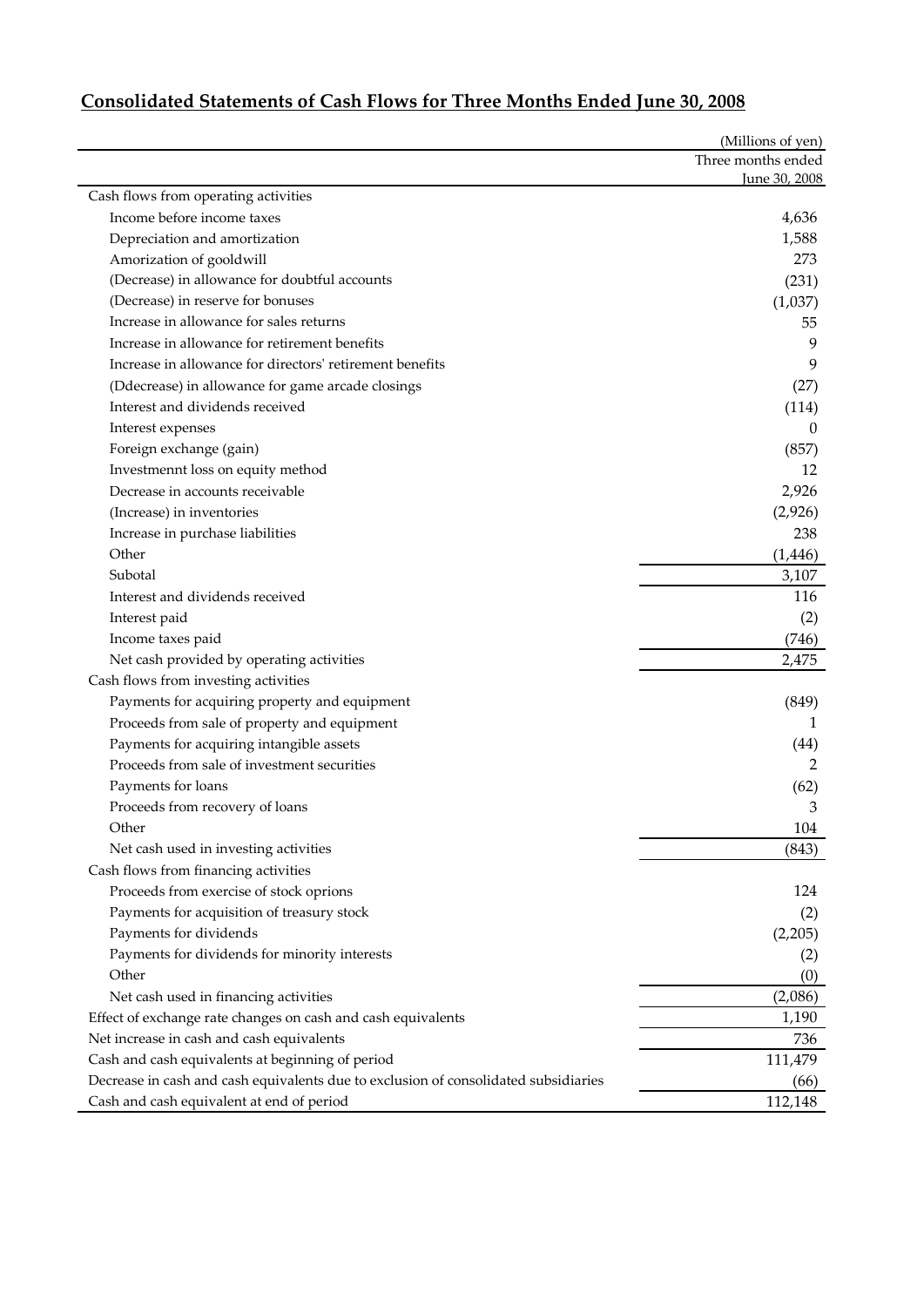Effective from the current fiscal year ending March 31, 2009, the "Accounting Standard for Quarterly Financial Reporting" (ASBJ Statement No. 12) and the "Guidance on Accounting Standard for Quarterly Financial Reporting" (ASBJ Guidance No. 14) have been applied. Also, the quarterly consolidated financial report is prepared in accordance with the "Regulation for Quarterly Consolidated Financial Statements."

## **Segment Information**

#### **1. Consolidated Business Segment Information**

| Three months ended June 30, 2008 |           |          |              |             |           |       |        |                | (Millions of yen) |
|----------------------------------|-----------|----------|--------------|-------------|-----------|-------|--------|----------------|-------------------|
|                                  | Games     | Games    | Mobile Phone | Publication | Amusement | Other | Total  | Eliminations   | Consolidated      |
|                                  | (Offline) | (Online) | Content      |             |           |       |        | or Unallocated | Total             |
| Sales and operating income       |           |          |              |             |           |       |        |                |                   |
| Net sales                        |           |          |              |             |           |       |        |                |                   |
| (1) Sales to outside customers   | 5,082     | 2,684    | 1,605        | 2.975       | 13,886    | 3,536 | 29,770 | -              | 29.770            |
| (2) Intersegment sales           | -         | 10       | 8            |             | 364       | 70    | 453    | (453)          |                   |
| Total                            | 5.082     | 2.694    | 1.614        | 2.975       | 14.250    | 3,606 | 30.224 | (453)          | 29,770            |
| Operating expenses               | 5,006     | 1,125    | 727          | 2,092       | 14,051    | 2,536 | 25,539 | 767            | 26,306            |
| Operating income                 | 76        | .569     | 886          | 882         | 198       | 1.070 | 4,684  | (1,221)        | 3,463             |
|                                  |           |          |              |             |           |       |        |                |                   |

Notes: 1. The classification of business segments is made according to the types of products and services.

| 2. Major products offered by each business segment |                                                                                                                                        |  |  |  |  |
|----------------------------------------------------|----------------------------------------------------------------------------------------------------------------------------------------|--|--|--|--|
| Segment                                            | Major Products                                                                                                                         |  |  |  |  |
| Games (Offline)                                    | Games                                                                                                                                  |  |  |  |  |
| Games (Online)                                     | Online games                                                                                                                           |  |  |  |  |
| Mobile Phone Content                               | Content for mobile phones                                                                                                              |  |  |  |  |
| Publication                                        | Magazine comics, serial comics, game-related books                                                                                     |  |  |  |  |
| Amusement                                          | All the businesses of the TAITO Group including Amusement operation and<br>Rental, Sales of Goods and Merchandise and Content Services |  |  |  |  |
| Other                                              | Derivative products such as character merchandise, school for game designers                                                           |  |  |  |  |

3. Changes in accounting procedures

the figures in accordance with prior accounting standard. Effective from the current fiscal year ending March 31, 2009, the "Accounting Standard for Measurement for Inventories" (ASBJ Statement No. 9; July 5, 2006) has been applied. In conjunction with application of the accounting standard, operating income declined 2 million yen for Games (Offline), 24 million yen for Games (Online) and 116 million yen for Amusement compared to

#### **2. Consolidated Geographic Segment Information**

|        |                  |        |      |        |         | (Millions of yen)                           |
|--------|------------------|--------|------|--------|---------|---------------------------------------------|
| Japan  | North<br>America | Europe | Asia | Total  |         | Total                                       |
|        |                  |        |      |        |         |                                             |
|        |                  |        |      |        |         |                                             |
| 24,558 | 2,605            | 2,469  | 136  | 29.770 |         | 29,770                                      |
| 1.366  | 33               | 81     | -    | 1,482  | (1,482) |                                             |
| 25,925 | 2,639            | 2,551  | 136  | 31,252 | (1,482) | 29,770                                      |
| 23,900 | 1,726            | 2,051  | 109  | 27,787 | (1,480) | 26,306                                      |
| 2,025  | 913              | 500    | 26   | 3,465  | (1)     | 3,463                                       |
|        |                  |        |      |        |         | Eliminations Consolidated<br>or Unallocated |

Notes: 1. The classification of geographic segments is made according to geographical distances.

2. Main countries included in each segment:

(1)North America………the United States of America

(2)Europe………United Kingdom

(3)Asia………China、South Korea

3. Changes in accounting procedures

(ASBJ Statement No. 9; July 5, 2006) has been applied. In conjunction with application of the accounting standard, operating income Effective from the current fiscal year ending March 31, 2009, the "Accounting Standard for Measurement for Inventories" declined 143 million yen for "Japan" compared to the figures in accordance with prior accounting standard.

#### **3. Consolidated Oversea Sales**

Three months ended June 30, 2008 (Millions of yen)

|                                                   | North America            | Europe | Asia    | Total    |
|---------------------------------------------------|--------------------------|--------|---------|----------|
| Oversea sales                                     | 2.767                    | 2.595  | 181     | 5,544    |
| Consolidated sales                                | $\overline{\phantom{a}}$ | _      |         | 29,770   |
| Percentage of oversea sales to consolidated sales | $9.3\%$                  | 8.7%   | $0.6\%$ | $18.6\%$ |

Notes: 1. The classification of geographic segments is made according to geographical distances.

2. Main countries included in each segment:

(1)North America………the United States of America, Canada

(2)Europe………United Kingdom, France, Germany, others

(3)Asia………China、South Korea, Taiwan, others

3. Oversea sales represent sales of the Company and its consolidated subsidiaries to countries and areas outside of Japan.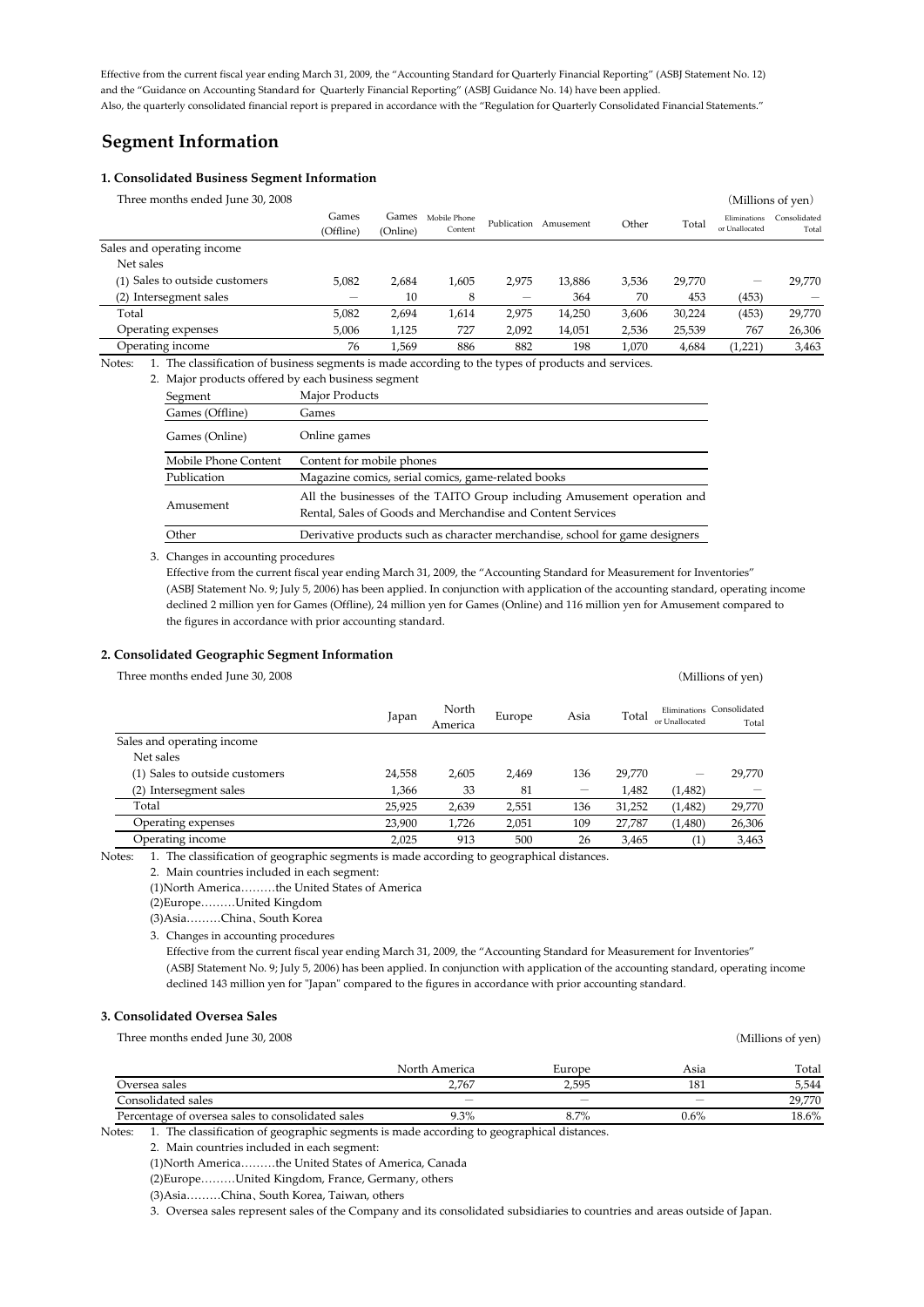## **(For Reference)**

## **A Summary of Consolidated Statements of Income for Three Months Ended June 30, 2007**

|                                                                                     | (Millions of yen)  |  |  |
|-------------------------------------------------------------------------------------|--------------------|--|--|
|                                                                                     | Three months ended |  |  |
| Account                                                                             | June 30, 2007      |  |  |
|                                                                                     | Amount             |  |  |
| I Net Sales                                                                         | 33,749             |  |  |
| II Cost of sales                                                                    | 18,527             |  |  |
| Gross profit                                                                        | 15,221             |  |  |
| Reversal of allowance for sales returns                                             | 2,271              |  |  |
| Provision for allowance for sales returns                                           | 1,838              |  |  |
| Net gross profit                                                                    | 15,654             |  |  |
| III Selling, general and administrative expenses                                    | 11,319             |  |  |
| Operating income                                                                    | 4,335              |  |  |
| IV Non-operating income                                                             | 1,049              |  |  |
| V Non-operating expenses                                                            | 76                 |  |  |
| Recurring income                                                                    | 5,308              |  |  |
| VI Extraordinary gain                                                               | 501                |  |  |
| VII Extraordinary loss                                                              | 883                |  |  |
| Income before income taxes and distribution of loss in partnership (tokumei-kumiai) | 4,926              |  |  |
| Distribution of loss in partnership (tokumei-kumiai)                                | $\Omega$           |  |  |
| Income before income taxes                                                          | 4,926              |  |  |
| Corporate, resident and enterprise taxes                                            | 630                |  |  |
| Current deferred                                                                    | 1,548              |  |  |
| Minority interest in consolidated subsidiaries                                      | 8                  |  |  |
| Net income                                                                          | 2,739              |  |  |

# **A Summary of Consolidated Statements of Cash Flows for Three Months Ended June 30, 2007**

|                                                                 | (Millions of yen)  |
|-----------------------------------------------------------------|--------------------|
|                                                                 | Three months ended |
| Account                                                         | June 30, 2007      |
|                                                                 | Amount             |
| I Cash flows from operating activities                          |                    |
| Income before income taxes                                      | 4,926              |
| Depreciation and amortization                                   | 2,174              |
| Increase in accounts receivable                                 | 4,551              |
| (Increase) in inventories                                       | (3, 397)           |
| (Decrease) increase in purchase liabilities                     | (2,595)            |
| (Decrease) in accrued consumption taxes                         | (315)              |
| Income taxes paid                                               | (579)              |
| Other                                                           | (3,241)            |
| Net cash provided by operating activities                       | 1,523              |
| II Cash flows from investing activities                         |                    |
| Payments for acquiring property and equipment                   | (1,289)            |
| Payments for acquiring intangible assets                        | (102)              |
| Proceeds from return of guarantee money paid                    | 245                |
| Payments for provision of guarantee money paid                  | (479)              |
| Payments for acquiring securities                               | (1,009)            |
| Other                                                           | (97)               |
| Net cash used in investing activities                           | (2,732)            |
| III Cash flows from financing activities                        |                    |
| Payments for dividends                                          | (2,610)            |
| Other                                                           | 17                 |
| Net cash used in financing activities                           | (2,593)            |
| IV Effect of exchange rate changes on cash and cash equivalents | 515                |
| V Net (decrease) in cash and cash equivalents                   | (3,286)            |
| VI Cash and cash equivalents at beginning of period             | 99,847             |
| VII Cash and cash equivalent at end of period                   | 96,561             |